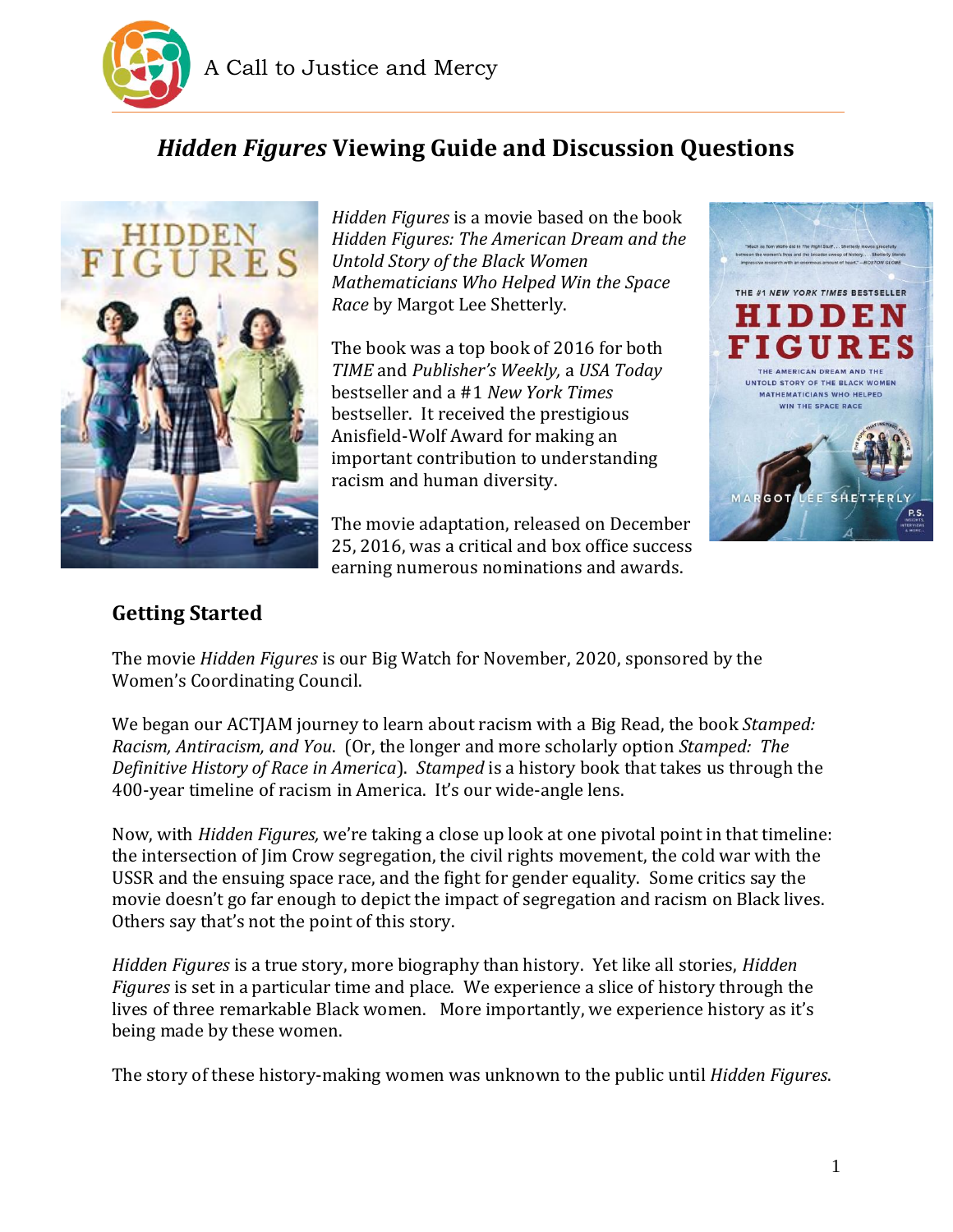

# **The story behind the story**

*Hidden Figures* the book is the previously untold true story of the Black women "computers" whose calculations helped America win the space race. (Yes, people were called "computers".) These highly skilled mathematicians worked for NASA in Langley, Virginia at a time when Virginia was still "The South" and Jim Crow laws were still in force, even at NASA.

*Hidden Figures* the movie is an adaptation of the book that follows the lives of three very real heroes – Katherine Johnson, Mary Jackson and Dorothy Vaughan – and their indispensable contributions to the US space program. The movie focuses on the dramatic chain of events leading to the first manned Earth orbit by John Glenn in February, 1962. John Glenn agreed to the launch only after he knew that Katherine Johnson had calculated and confirmed the trajectories.

Set primarily in 1961, the movie weaves together the post-WWII space race between the US and the USSR with the harsh realities of Jim Crow segregation and gender bias, and the Civil Rights movement.

But *Hidden Figures* isn't a documentary. It's a story. A true story. We're taken into this unique time through the personal stories of three exceptional Black women who triumphed through it: Katherine Johnson, Mary Jackson and Dorothy Vaughan.

## **About the author**

Author Margot Lee Shetterly has a personal connection to the *Hidden Figures* story. She grew up in Hampton, Virginia where her father worked for NASA at its Langley campus as an atmospheric research scientist. She knew Katherine Johnson and Mary Jackson who worked with her father. Yet she didn't know until her husband pointed it out that the accomplishments of these NASA women and many others like them were unknown to the public – hidden. She made it her mission to learn and tell their stories.

NACA, the predecessor to NASA, hired women – including Black women – during World War II and after when the demand for mathematicians far exceeded supply. These were jobs that up until then had been done only by men – white men.

Shetterly writes: "The Langley staff had to prepare for the arrival of the African-American mathematicians. One of the tasks: creating metal bathroom signs that read "Colored Girls."

Shetterly spent six years researching and writing *Hidden Figures* before it was published in 2016. One of the first people she talked with in 2010 was Katherine Johnson.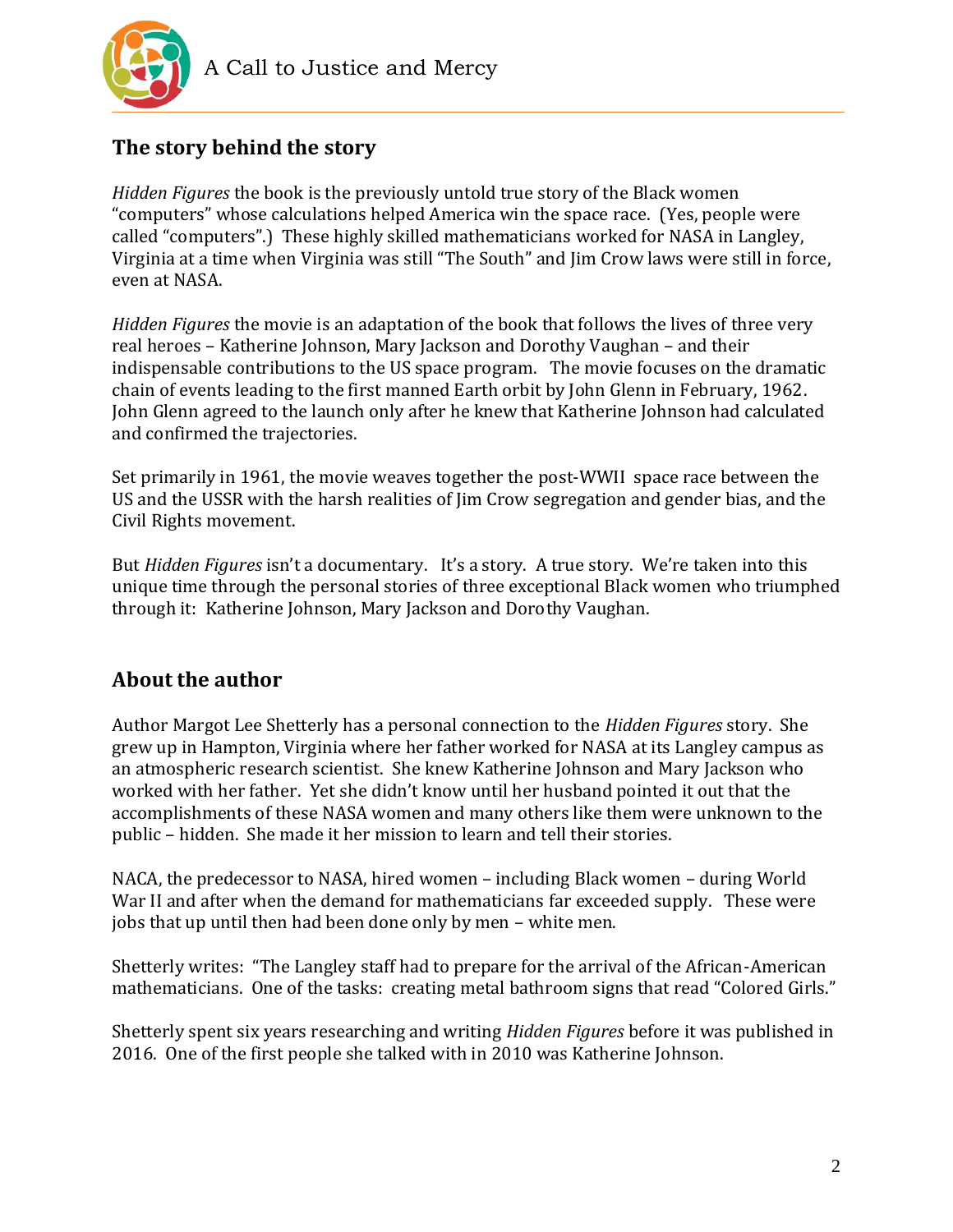

**Katherine Johnson**: Watch a 4-minute video about Katherine Johnson [here.](https://www.youtube.com/watch?v=xDaEIWN6lqc) President Obama awarded Katherine Johnson the Presidential Medal of Freedom on November 24, 2015. Katherine Johnson died February 24, 2020 at the age of 101. She and Jim Johnson, whose courtship is part of the *Hidden Figures* story, were married for sixty years until his death in 2019.

**Dorothy Vaughan**: Dorothy Vaughan was NASA's first African-American manager. Read a short biography of Dorothy Vaughan [here.](https://www.nasa.gov/content/dorothy-vaughan-biography) Read an excerpt from book *Hidden Figures* about Dorothy Vaughn: [https://www.thecut.com/2016/08/dorothy-vaughan-space-race](https://www.thecut.com/2016/08/dorothy-vaughan-space-race-c-v-r.html)[c-v-r.html](https://www.thecut.com/2016/08/dorothy-vaughan-space-race-c-v-r.html)

**Mary W. Jackson**: Mary W. Jackson became NASA's first female engineer in 1958 after persuading a judge to let her take courses at an all-white high school. On June 24, 2020, NASA announced that the agency's headquarters building in Washington, D.C., would be named after Mary W. Jackson, the first African American female engineer at NASA. Read a short biography of Mary W. Jackson [here.](https://www.nasa.gov/content/mary-jackson-biography)

## **Searching beyond the obvious**

The title *Hidden Figures* is an invitation to look beyond what's obvious. In the movie the need to look beyond applies both to people and to the mathematics that will safely send astronauts into space and back.

At one point in the film, Al Harrison, Katherine's boss says to her, "What I'm asking everyone in that room to do, all my geniuses, is to look beyond the numbers. To look around them, through them, for answers to questions we don't even know to ask."

The women are hidden in plain sight, a fact accentuated by their jewel-toned dresses that stand out against the white shirts worn by the men.

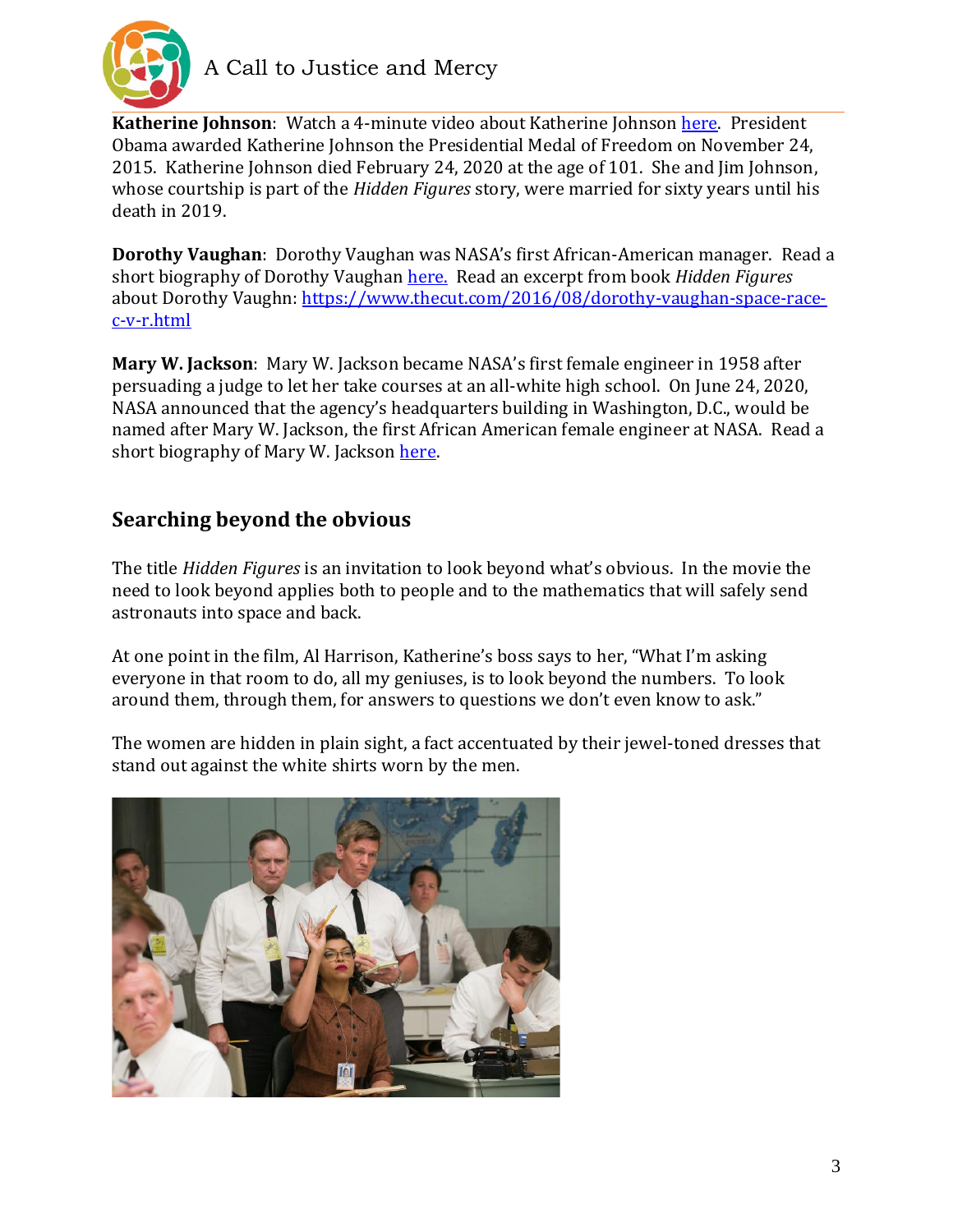

## **Controversy about the white savior trope in the movie**

Some of the white characters in the movie have been fictionalized, including Al Harrison who is played by Kevin Costner. Harrison is an amalgam of several real men. In the movie, Harrison destroys and removes outward signs of segregation, actions that make for a dramatic story yet didn't really happen. Some have criticized these actions as examples of the white savior or white hero trope. The director Theodore Melfi didn't see it that way. He said: "There needs to be white people who do the right thing, there needs to be black people who do the right thing."

#### **Jim Crow Laws and Etiquette**

There are many examples of Jim Crow laws and etiquette in *Hidden Figures.*

In 1865 the 13<sup>th</sup> amendment to the constitution outlawed slavery and in 1870 the 15<sup>th</sup> amendment granted full citizenship and voting rights to African Americans. However, state and local governments, primarily in the south, then passed laws the legalized segregation. These laws would come to be known as the Jim Crow laws, named after a character in Black minstrel shows. Jim Crow laws would be enforced until 1965.

Jim Crow laws were upheld by the US Supreme Court in 1896 in the case of *Plessy vs. Ferguson*, in which the court set forth its "separate but equal" legal doctrine. In practice, the separate facilities for Blacks, if they existed, were usually underfunded and inferior compared to the facilities for whites.

In 1964, President Lyndon B. Johnson signed the Civil Rights Act, which legally ended segregation. In 1965, the Voting Rights Act ended laws that kept people of color from voting. The Fair Housing Act of 1968 ended discrimination in renting and selling homes.

Under Jim Crow, separate facilities included: restaurants, water fountains, restrooms, telephone booths, schools, buses, neighborhoods, hospitals, parks, beaches, sports teams, movie theatres, and cemeteries.

In addition to Jim Crow laws, there was also Jim Crow etiquette. These were social norms such as:

- A black male could not offer his hand to shake hands with a white male.
- Blacks and whites were not to eat together. If they did, whites were to be served first, and a partition was to be placed between them.
- A Black male could not light the cigarette of a white female.
- Blacks were not allowed to show public affection toward one another in public.
- Blacks were introduced to whites, never whites to blacks.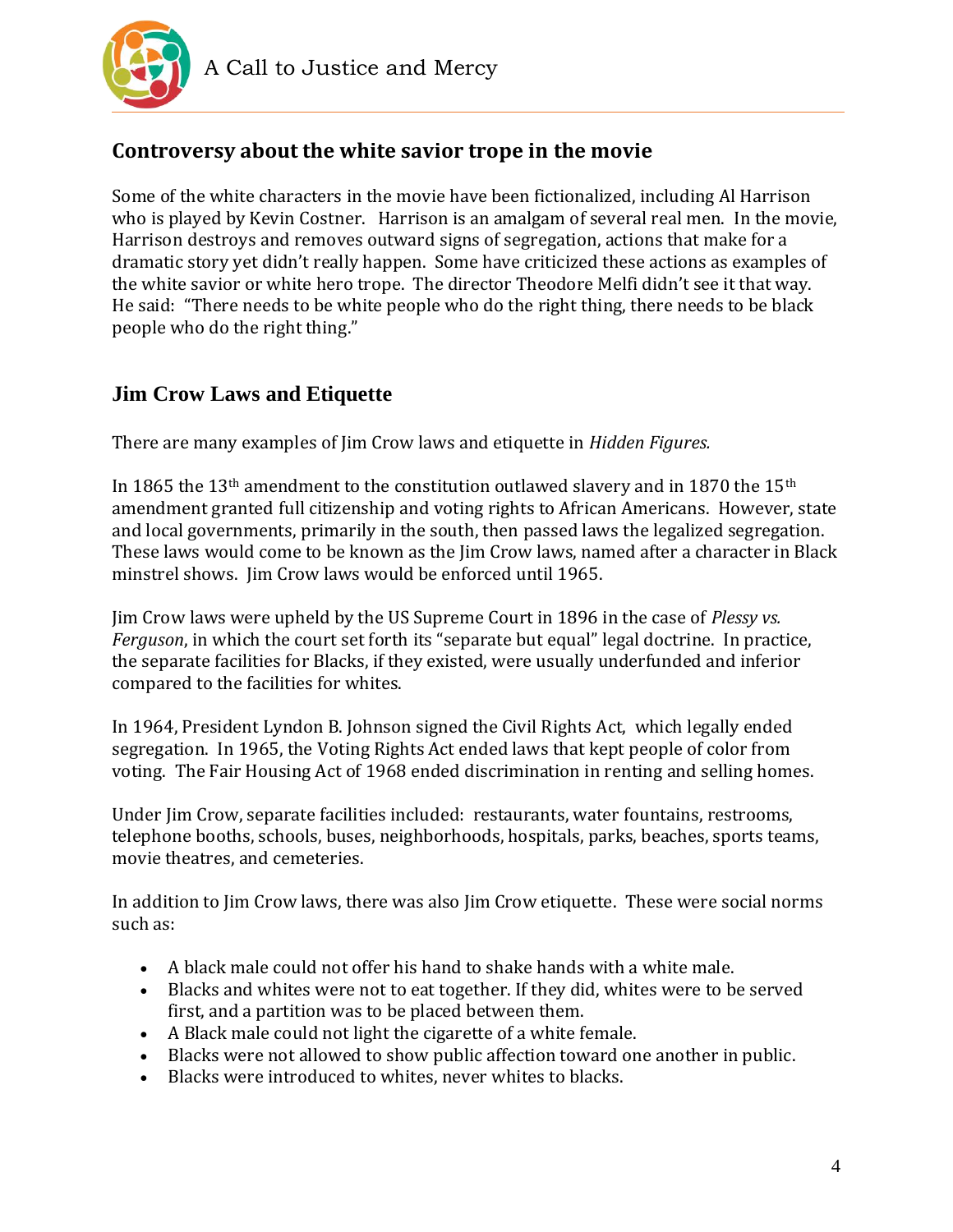

- Whites did not use courtesy titles when referring to Blacks such as Mr., Mrs., Miss. Instead, Blacks were called by their first names. Blacks had to use courtesy titles when referring to whites, and were not allowed to call them by their first names.
- If a Black person rode in a car driven by a white person, the Black person sat in the back seat, or the back of a truck.
- White motorists had the right-of-way at all intersections.

#### **Timeline of important dates**

**1890-1965:** Jim Crow laws

**1947-1991:** Cold War between the US and USSR

**1954-1968:** Civil Rights Movement

**17 May 1954:** Brown vs. Board of Education declares segregated schools unconstitutional

**1 December 1955:** Rosa Parks refuses to give up her seat in the front of the bus and move to the "colored" section in the back.

**4 October 1957:** The USSR launches Sputnik 1, the first Earth-orbiting satellite.

**31 January 1958:** The US launches Explorer 1, the first US satellite to reach orbit.

**1 October 1958:** The National Aeronautics and Space Administration (NASA) is created, headquartered in Hampton, Virginia.

**12 April 1961:** The USSR sends astronaut Yuri Gagarin into space, making a single orbit around the earth.

**5 May 1961:** The US sends Alan Shepard into space aboard the Mercury-Redstone spacecraft. Shepard flew 116 miles high but did not orbit Earth. The flight lasted 15 minutes.

**20 February 1962:** The US sends John Glenn into Earth orbit aboard the Mercury-Redstone (Freedom 7) spacecraft.